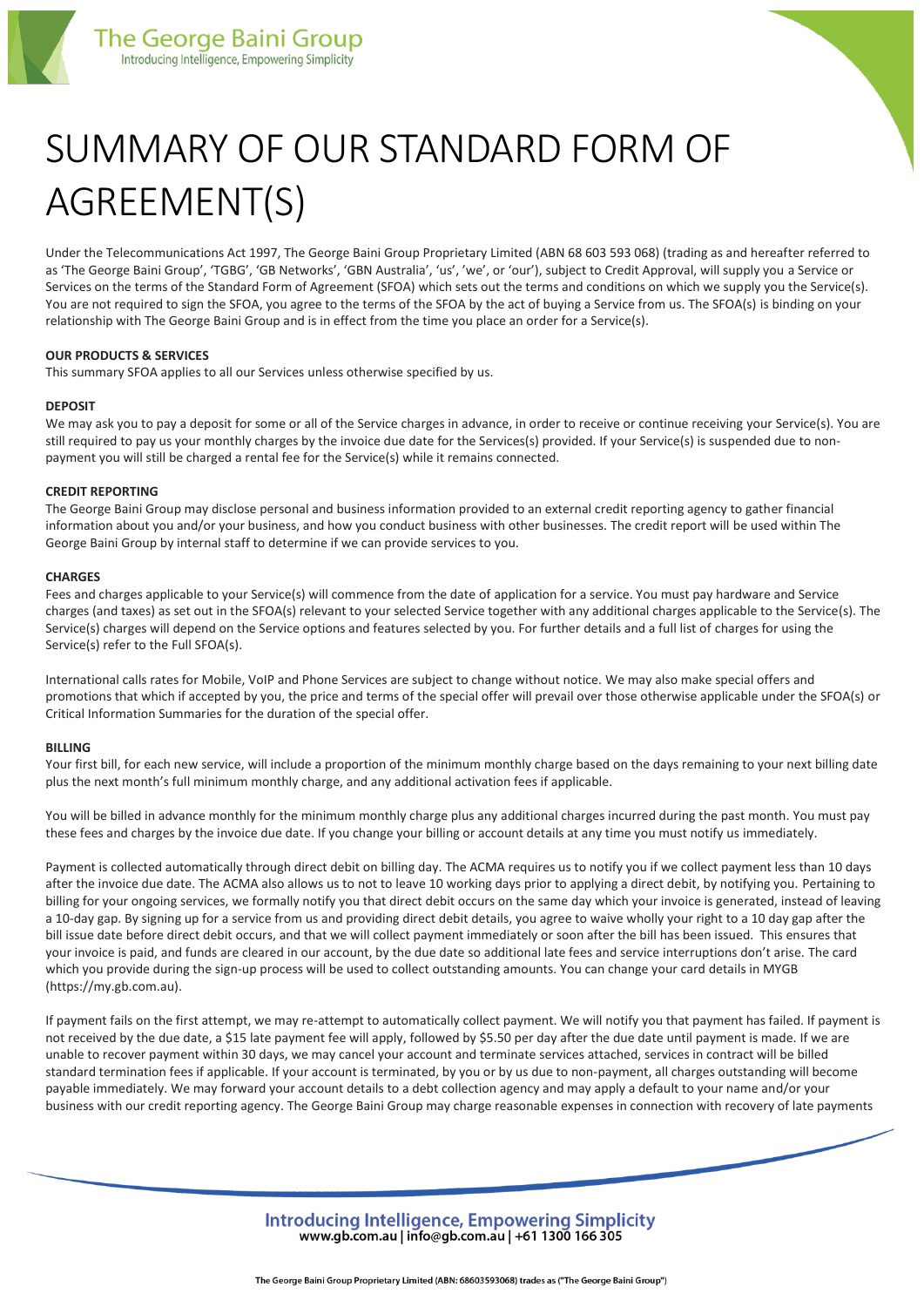

(including the costs of engaging a mercantile recovery agency). If The George Baini Group engages a mercantile agent or institutes legal proceedings to recover any outstanding amounts due under the terms and conditions of this contract, you will, to the extent permitted by law, be liable for The George Baini Group costs of taking that action. If we decide to reconnect your service/s we may charge you a reconnection fee.

If you are experiencing financial hardship, you must notify us before the due date of your invoice, or have an authorised representative notify us before the due date of the invoice.

Your bill will show additional methods which you can use to make payment. Some payment methods will incur additional charges.

If you believe there is an error with your account, please let us know immediately. If we agree that there is an error, The George Baini Group will endeavour to rectify this error to reflect on your next invoice.

Charges for archived or hardcopy invoices apply. From time to time we may decide that you have a credit limit. If so you will be contacted and advised of this. If you exceed the credit limit, we may suspend the Service(s) until you pay all outstanding charges.

## **TERM & MINIMUM TERM**

The Term begins when your Service(s) is first connected and continues until you disconnect the Service(s). You may disconnect the Service(s) at any time by giving us 30 days' notice. To disconnect the Service(s), you must contact us by through the email registered to your account to initiate the cancelation process. There may be a Minimum Term applicable to the Service(s) and Early Termination Charges Applicable. When the Minimum Term lapses you will automatically be placed on a month-to-month agreement.

The George Baini Group may suspend, restrict or disconnect the Service(s) under certain circumstances, as outlined in the SFOA(s). A final invoice will be issued to you after disconnection and you must pay all fees and charges you incurred using the Service(s) up to the date of the disconnection, which may include an Early Termination Fee where you have agreed to a Minimum Term. For full charges applicable to your Service(s) including Early Termination Fees refer to the relevant full SFOA(s) or the Critical Information Summary for the relevant service.

#### **VARIATIONS**

We may vary the terms of the SFOA(s) from time to time. With the exception of changes to International calls rates, if the variation is detrimental to you we will provide notice to you in writing, by publishing details of the variation on your invoice or via email to the email address provided by you of the varying terms no less than 21 days prior to the change taking place.

#### **LIABILITIES**

When using the Service(s), you must ensure that you and others using the Service(s) comply always with the laws and obligations, regulations, codes or determinations or any other requirements of any government or statutory authority, including license conditions applicable to the Service(s) and their use. Failure to comply with any licence, permit or authorisation relating to the connection of equipment to the Service(s) Delivery Point or use of the Service(s) may result in immediate termination of the Service(s).

#### **WARRANTY**

You acknowledge that although we will take all reasonable steps to make sure you receive access to the Service(s). It must be understood that the voice and data Service(s) cannot be guaranteed to be free from faults or interruptions. Certain factors, such as network congestion, maintenance (planned and unplanned), technical capabilities, geographic and environmental factors, obstructions or interference may mean you may not receive the Service(s) at all times. If the goods and Service(s) provided to you are of a kind ordinarily acquired for domestic, personal or household use, you have certain rights under the Trade Practices Act, which we cannot limit. Where we are unable by that Act to exclude our liability, but we are permitted to limit that liability, our liability for such breaches is limited, to:

- If the breach relates to good, the replacement or repair of the goods;

- If the breach relates to the Service(s), the resupply of those Service(s), or paying for the cost of having the Service(s) resupplied.

It is your responsibility to notify The George Baini Group if you have experienced a fault with any of the products or Service(s) provided by us. You may submit a support ticket in the MYGB Portal to lodge the fault. If The George Baini Group must organise a technician to attend your premises to repair a fault and no fault is found, or the faults turns out to be caused by your equipment you will be charged a 'No Fault Found Fee'.

#### **COMPLAINTS HANDLING**

You can find our public complaints handling policy in the policies section of our website (https://www.gb.com.au). The summary of our complaints policy is as follows. If you have a complaint, you can email info@gb.com.au or submit a support ticket. Your complaint will be dealt with using our internal Complaint Handling Policy.

If you aren't satisfied with a resolution we've provided after a complaint. You may wish to contact the Telecommunications Industry Ombudsman which provides an independent dispute resolution service for telephone and internet complaints. You can contact them on 1800 062 058 or visit their website (https://www.tio.com.au).

> Introducina Intelligence, Empowering Simplicity www.gb.com.au | info@gb.com.au | +61 1300 166 305